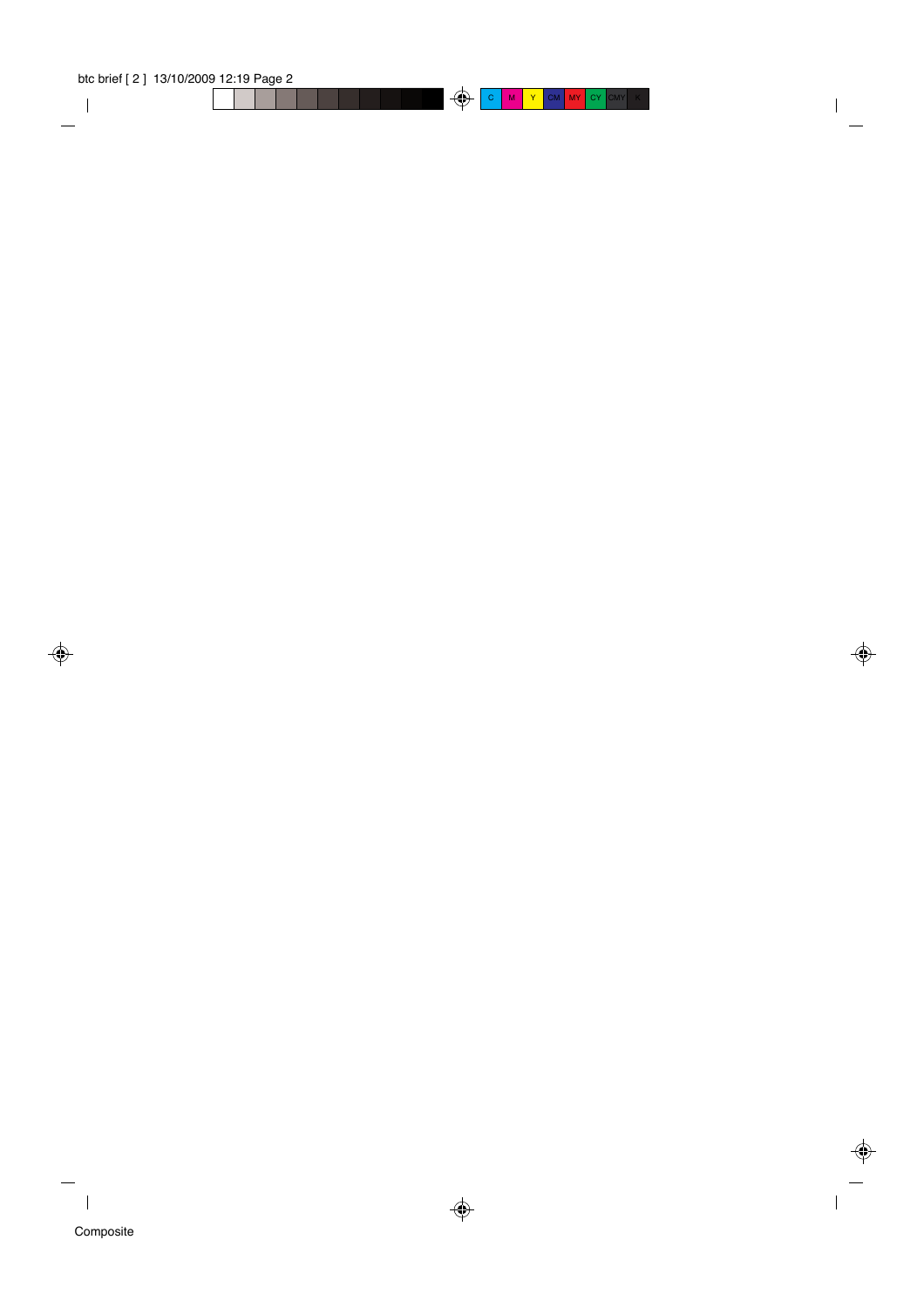# **Break the cycle**

#### **Preventing initiation into injecting**

#### by **Neil Hunt, Jon Derricott, Andrew Preston and Garry Stillwell**

We would like to thank all those who have assisted in producing this guide and the Break the Cycle campaign materials including:

**Mike Ashton** – Editor, Findings magazine.

**Jaye Foster**, the service users and the rest of the team – HOT, London.

**Mary Glover CADAS** – Dorchester.

**Steve Redknap** – Clinical Nurse Specialist, Leeds.

The authors are responsible for any errors or omissions.

**The research into preventing initiation into injecting on which this guide, and the Break the Cycle campaign, is based was funded by The Mental Health Foundation.**

First edition published by Exchange Supplies for DrugScope as part of the Department of Health 'Making Harm Reduction Work' initiative.

First edition © 2001 Exchange Supplies / Department of Health

Second edition © 2009 Exchange Supplies /Neil Hunt

You can get further copies of this guide (product code: P501), and other campaign materials, online from ExchangeSupplies.org or call us on 01305 262244.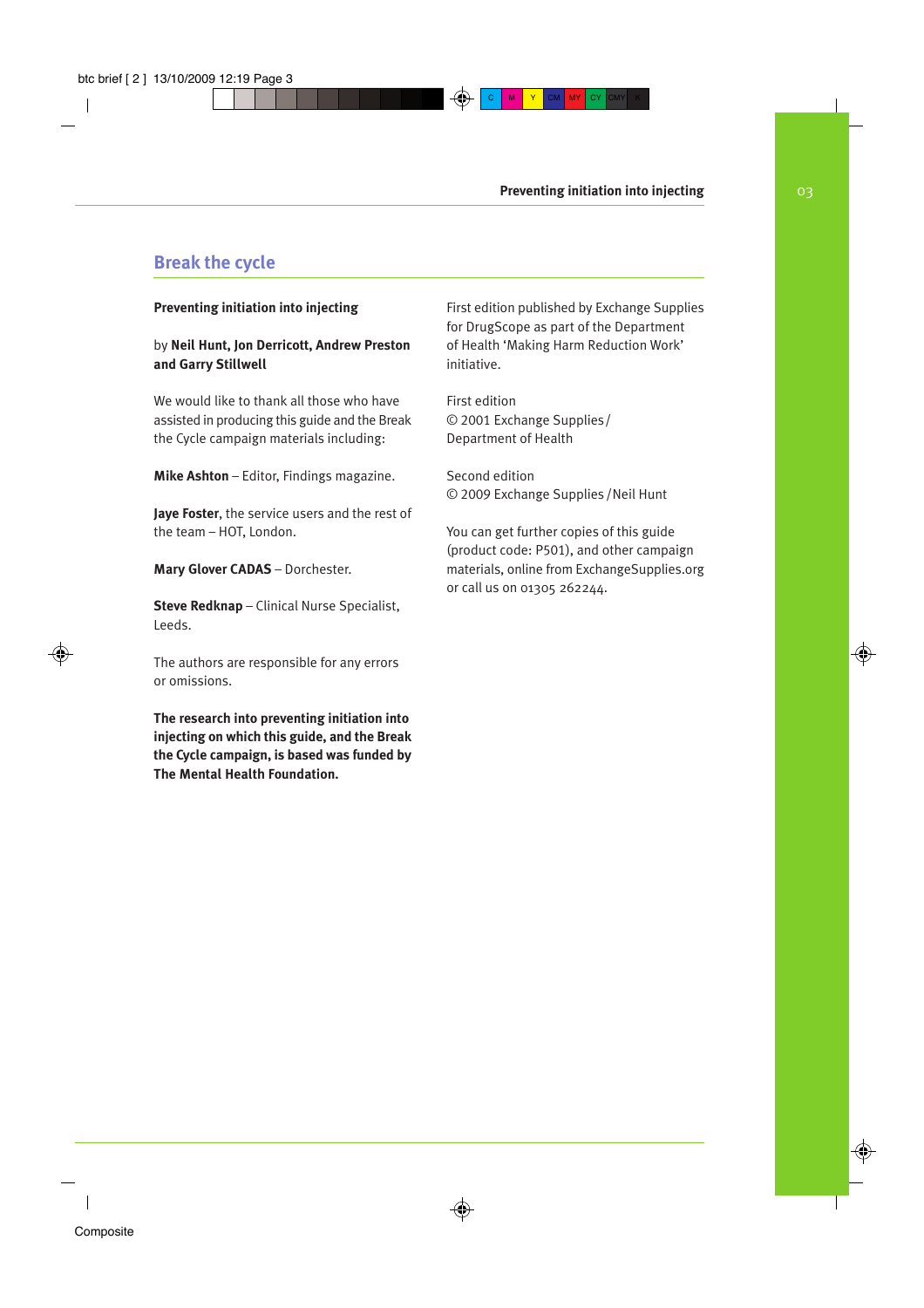# **Introduction**

**The 'Break the Cycle' campaign is a simple intervention which aims to reduce the number of people who begin injecting.**

#### **This guide to the intervention:**

- explains the 'Break the Cycle' campaign;
- gives suggestions on using the campaign as a peer intervention; and
- gives further information and suggestions on using the intervention in more formal settings.

#### **The campaign is based on evidence that:**

- current injectors play an important role in other people's decision to try injecting;
- most people who inject disapprove of initiating others into injecting; and
- $\blacksquare$  injectors do not always realise that they may be unintentionally increasing the chances of someone deciding to try injecting.

#### **The campaign works by reducing:**

- injecting in front of non-injectors (modelling);
- discussion about injecting especially about its benefits – with people who are at risk of trying it; **and by developing**
- people's resistance to giving someone their first hit; and
- skills for managing requests to give someone their first hit.

**It is important to recognise that initiation to injecting is a complicated social process and that the 'Break the Cycle' intervention:**

- **will not prevent all new initiations to injecting**, but it can delay some and prevent others;
- **needs to be delivered with sensitivity and tact**;
- **should not be used as a basis to criticise injectors** for what they do or have done (as this is unlikely to be productive), but as an opportunity to support the concerns that most injectors already have about the initiation of others; and
- **should be used alongside existing high quality harm reduction** work promoting safer injecting for people who begin and continue to inject.

**The campaign materials should be used with care** – they are intended to be seen by current injectors and should not generally be used in settings where there are non-injectors.

The 'Break the Cycle' intervention draws on the principles of motivational interviewing. useful background reading for those unfamiliar with this way of working is suggested on page 16.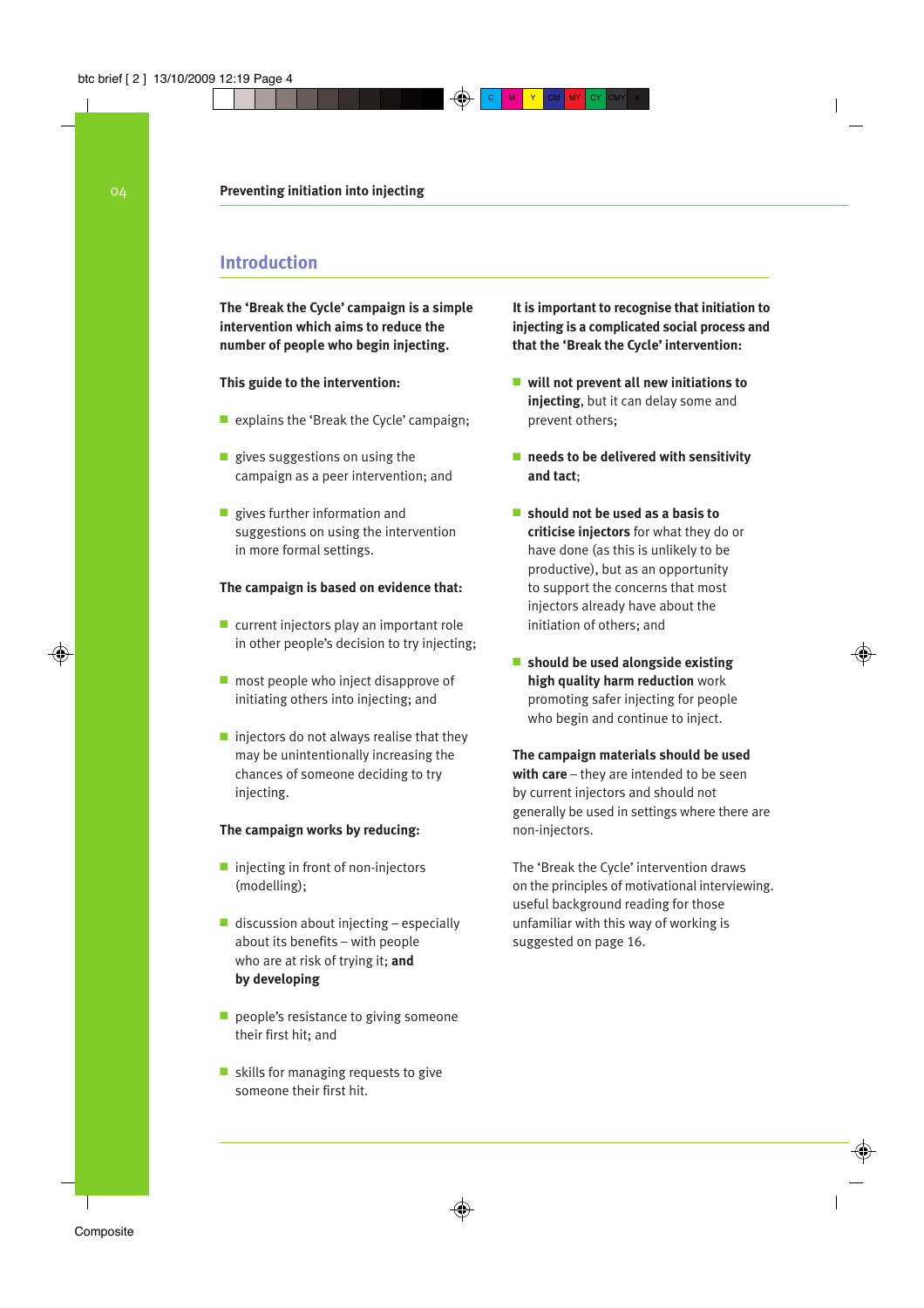# **Benefits of the intervention**

**The intervention has potential benefits for injecting drug users, services and public health.**

**It offers injecting drug users a chance to:**

- **consider their feelings** about initiating others into injecting;
- **learn about the problems** that can be associated with initiation;
- **think about their behaviour** around non-injectors;
- **work out ways to avoid initiating people** into injecting; and
- **learn how to manage situations** in ways they choose.

#### **It offers services the opportunity to:**

- **provide an intervention** that has been shown to be effective;
- **talk to clients positively** (most injectors like the intervention and appreciate the opportunity to think about this aspect of their drug use);
- **meet clients' expectations** (many clients expect services to try to reduce injecting); and
- **add to the value of existing service provision.**

**In terms of public health, the intervention could reduce the number of:**

- **blood-borne viral infections** associated with injecting – HIV, hepatitis B and hepatitis C;
- **other health problems caused by injecting** such as local and systemic infections;
- **deaths from overdose**; and
- **people injecting drugs**, which is also associated with higher levels of dependence.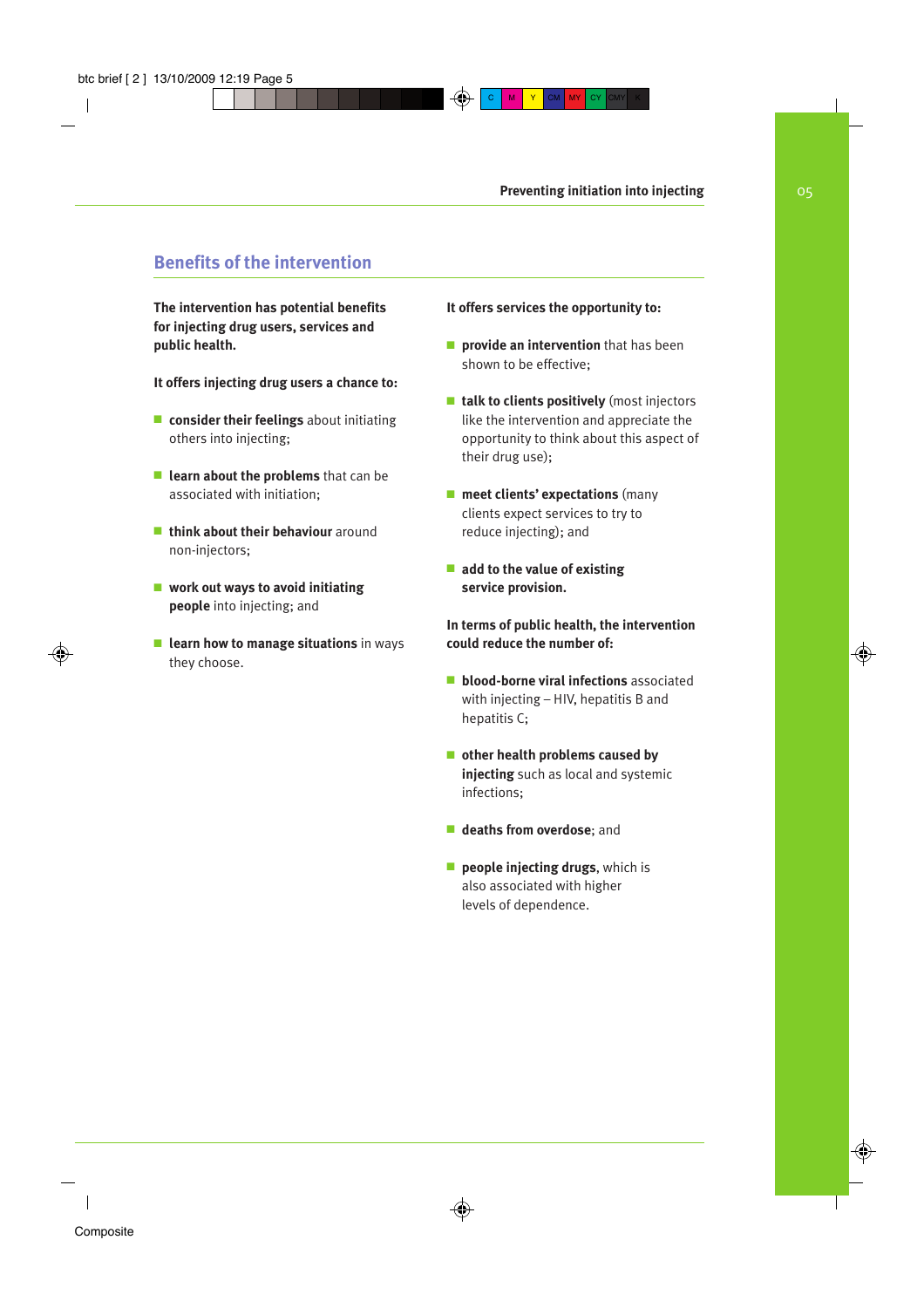# **Evidence of effectiveness**

**There is evidence, from a study carried out in Kent, London and Surrey that supports the basis of the intervention, its feasibility and effectiveness.** The evaluation was published in the journal Drugs: Education, Prevention and Policy. Reference details for the evaluation are on page 16 (Hunt et al. 1998).

Since the launch of the Break the Cycle campaign in 2001, it has been used widely throughout England. Practitioners from assorted areas have adapted the intervention to suit different contexts such as day programmes, prisons and within needle and syringe programmes e.g. as a groupbased activity, from peer to peer or, by delivering it in an abbreviated format (see page  $9 -$ 'Using the intervention').

Behavioural surveys have also confirmed that the conditions surrounding initiation frequently arise in similar ways in other countries. The intervention has been adapted directly and used in a range of countries including: Scotland; Ireland; the USA; Australia; Kyrgyzstan; Uzbekistan; and, Vietnam. Its use is also planned within funded programmes in Albania, Moldova; Ukraine; Serbia; and Canada (see page 15 – 'International experiences').

In the UK, questions remain about whether and to what extent the intervention can best be applied in work with key groups such as young injectors or where a non-injector has an injecting partner. Work in Aberdeen has been especially valuable by demonstrating how the intervention can be comprehensively and sustainably integrated alongside other interventions to reduce injecting (Pringle 2009).

#### **The study that evaluated the original intervention found that:**

- it was possible to train drug workers to deliver an effective intervention, which was acceptable both to them and to drug users;
- **less than 1 in 10** of the injecting drug users interviewed felt that pressure from injectors had been an important influence on their own decision to try injecting. Many more had been active in seeking initiation;
- **about 7 out of 10** considered that seeing someone inject had been an important factor in their decision to inject for the first time:
- **more than half** thought talking about injecting with an injecting drug user was an important part of their decision to start injecting;
- **more than 8 out of 10** had injected in front of a non-injecting drug user at some time and well over half had done so in the three months before the first interview; and
- **only about 2 out of 10** of those who had used treatment services had ever discussed initiation with a drug worker before.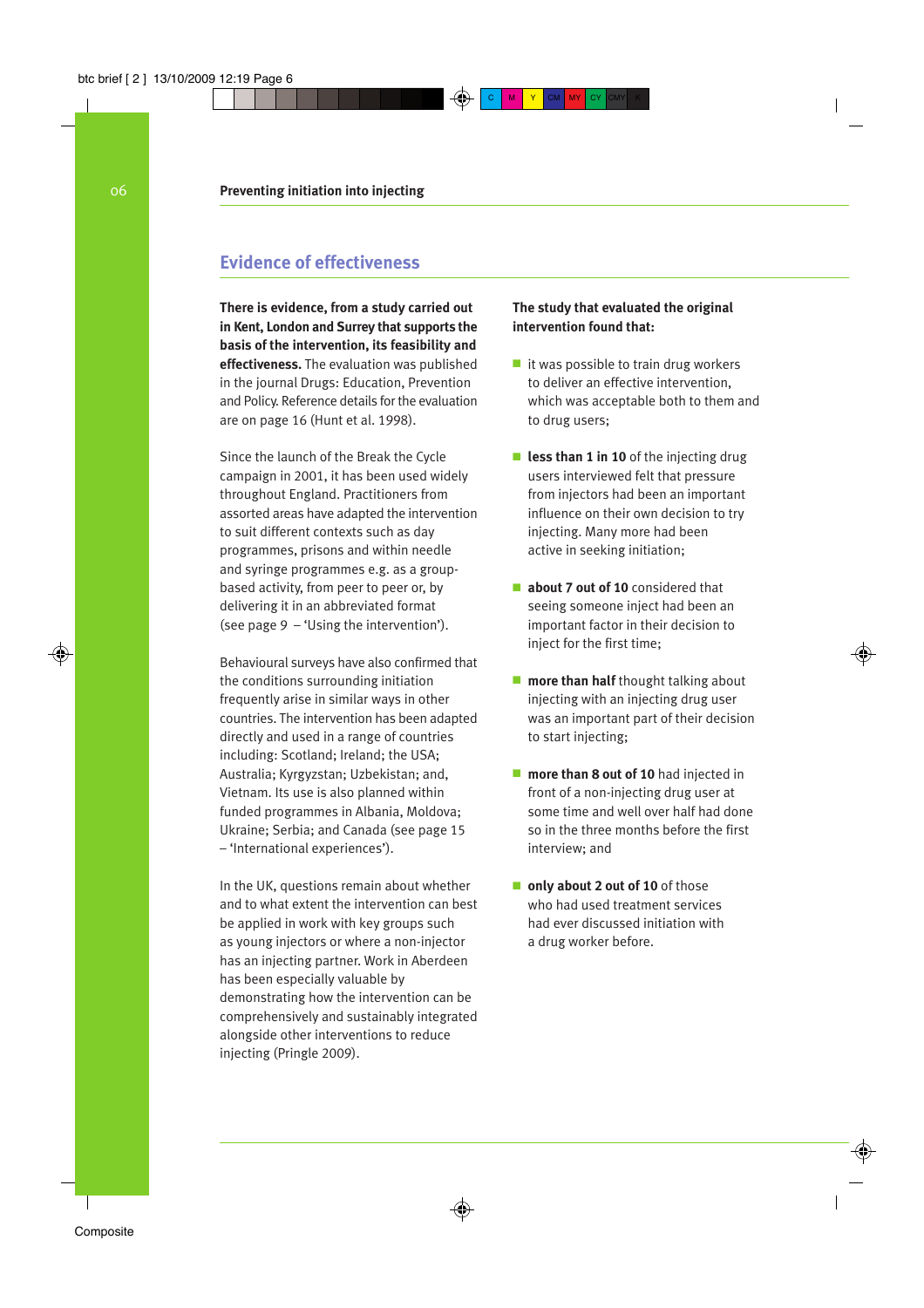**After receiving the intervention:**

- **injecting in front of non-injectors was halved;**
- ■ **people's disapproval of initiating others was higher;**
- **people taking part were receiving fewer than half as many requests to initiate others;** and
- **the number of people initiated by those taking part fell.**

# **Initiation into injecting**

**When considering the process of initiation into injecting it is important to understand that:**

- **most drug users who inject were at one time drug users who believed they never would or could inject**;
- **as drug users see people inject**, they can begin to think about doing it themselves. They often become curious about the 'rush', anticipate the benefits, and learn how to inject;
- **people generally choose to try injecting** rather than being forced into it;
- **those who begin injecting usually get help from an existing injector**;
- when first asked to initiate someone **else, many injectors have not considered how they will deal with the request**;
- just as smokers rarely want to encourage non-smokers to begin smoking, **few injectors want to give someone else their first hit**;
- **non-injectors who want to be initiated can be very persistent** and a nuisance to people who already inject; and
- **new injectors are likely to be at increased risk of overdose and catching blood-borne viruses as they may not** learn how to effectively manage the risks until they have been injecting for a while.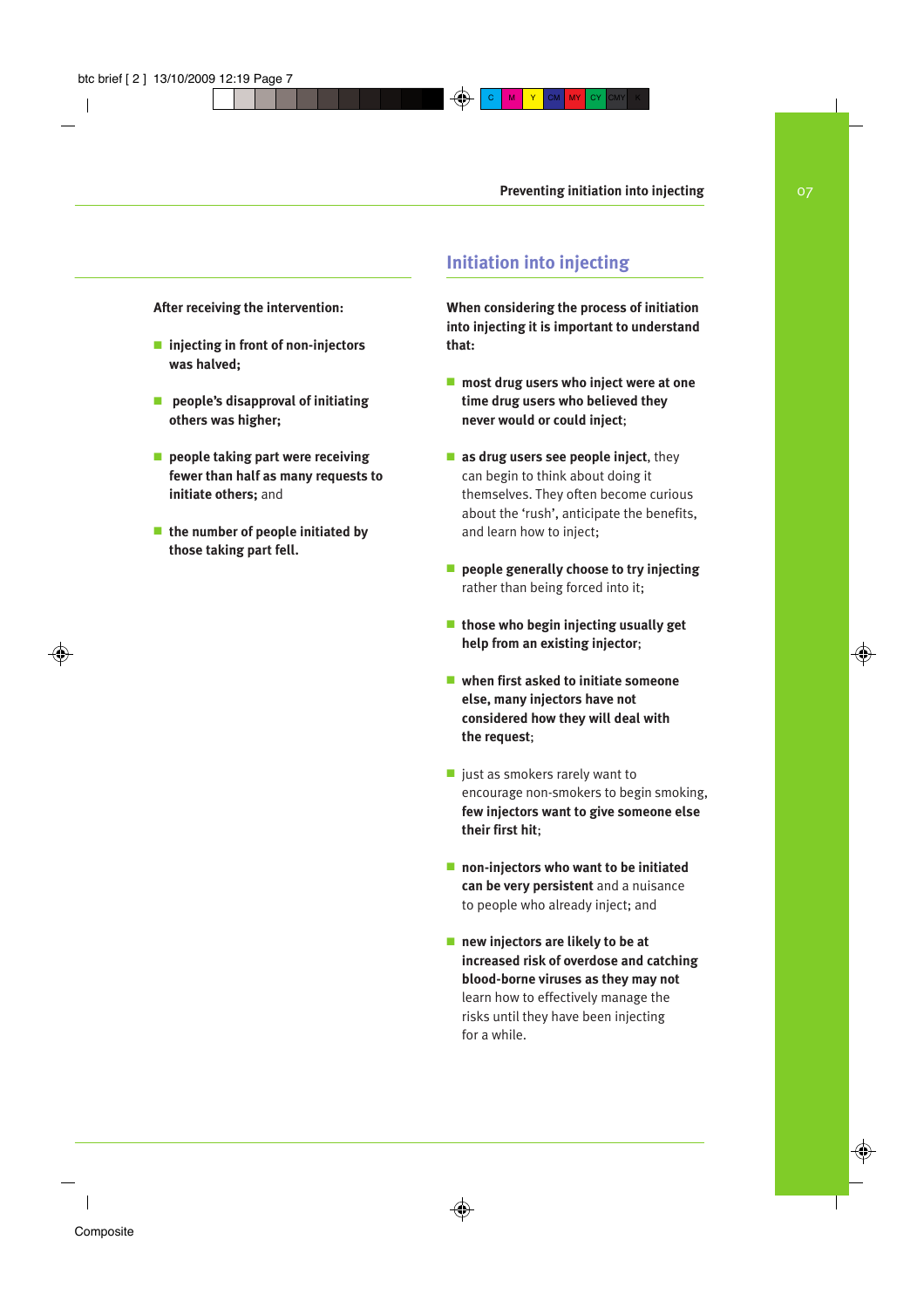# **Social learning theory**

How people move to inject after using drugs in other ways can be seen in terms of social learning theory. Sources of further information on social learning theory are given on page 16.

**An essential part of social learning theory is the idea that people can learn how to do something by seeing people modelling (doing) the behaviour, or hearing them talk about it** – even if this is not intended by the person doing the modelling.

Social learning theory separates learning about a behaviour from doing it.

#### **The decision to adopt a particular behaviour, depends in part, on whether the person:**

- thinks the benefits of the behaviour outweigh the risks; and
- whether or not they think they will be able to it.

# **Intervening in the initiation process**

**It can be difficult to intervene with 'potential' injectors before they begin to inject because of:**

- the difficulties of identifying and contacting 'potential' injectors;
- the ethics of raising the issue with people who may not progress to injecting; and
- people's resistance to seeing themselves as 'at risk'.

**However, intervening with current injectors raises none of the above problems and can help to:**

- **supply new information and skills** that are seen as relevant and useful to current injectors;
- **correct misinformation**; and
- **reinforce the view** of most people who inject **that it is undesirable to encourage or initiate people into injecting.**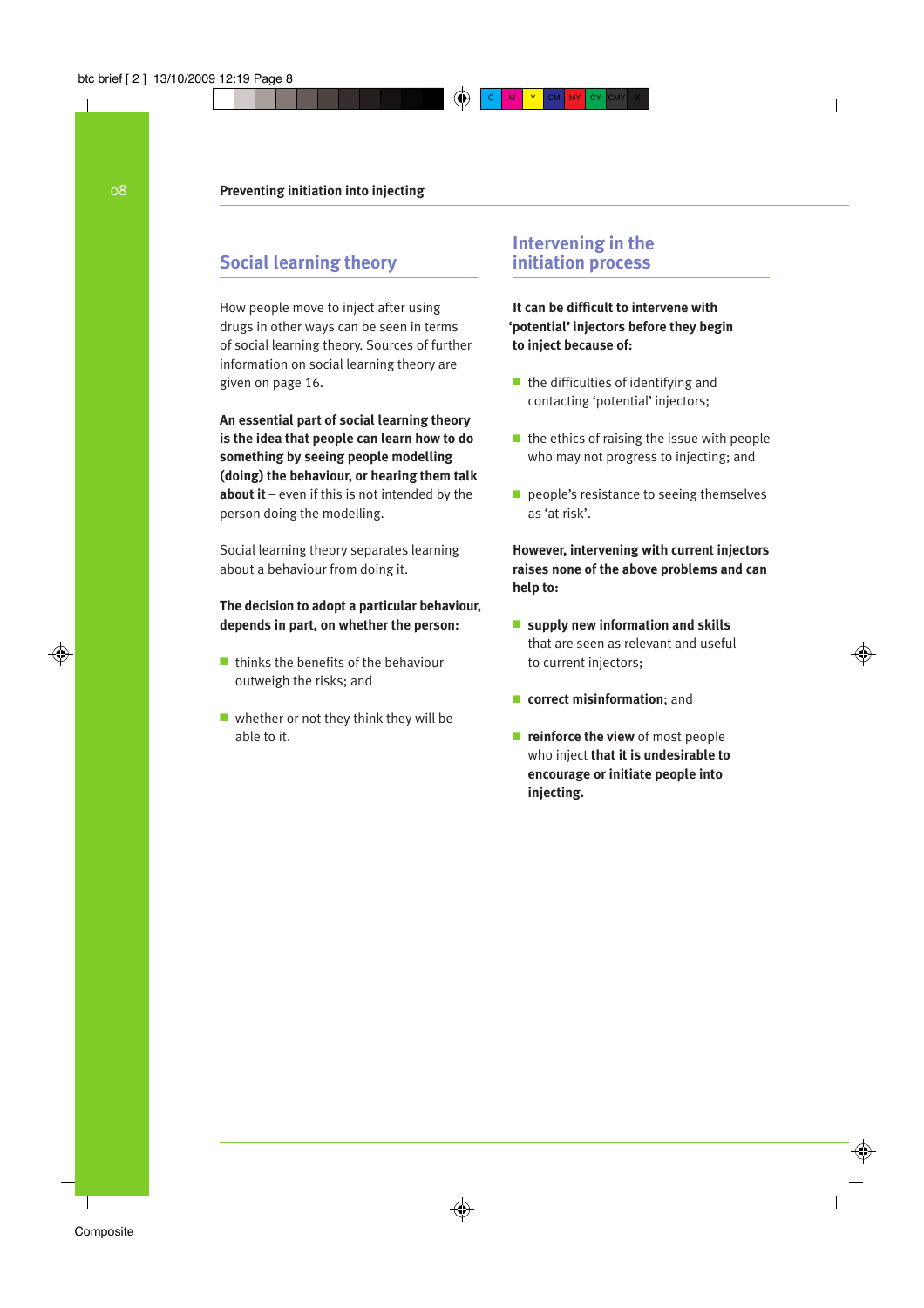# **The 'Break the Cycle' campaign**

**The campaign is for use by people working with drug users who are:**

■ **currently injecting** (mainly in needle exchange services);

**or at significant risk of returning to injecting, such as those in:**

- **community or hospital opiate detoxification programmes**;
- **relapse prevention counselling**; and
- **methadone treatment** programmes.

**The campaign materials are designed to assist workers to enable injectors to:**

- **consider aspects of their own injecting** and ways they might choose to change it; and
- **further disseminate the campaign messages amongst other injectors,** including those not in direct contact with services.

The 'Break the Cycle' campaign materials which accompany this guide include a poster and a pocket-sized leaflet.

These are described in more detail on page 17.

# **Using the intervention**

In the original evaluation, the intervention was a one-to-one session led by a drug worker and could take up to an hour. This was partly because it had to be delivered in a standardised way for research purposes.

### **In everyday practice the intervention can often be tailored to the particular setting and delivered more quickly.**

There are now various examples where people have included questions about initiation within their assessment procedures. This can guide use of the intervention within a planned process of care according to need and the available opportunities.

- In a needle and syringe programme, the main messages sometimes need to be covered in a few minutes, however, people will sometimes want to spend longer discussing them in more depth, or may be willing to discuss them over a series of visits.
- In a prescribing service or within structured psychosocial work, the intervention can more easily be used within a pre-arranged session, and be covered in a more structured way that is more similar to its use in the original evaluation.
- In the North West of England it has been shown to be feasible to deliver the basic intervention messages from peer to peer using a form of contingency management involving small payments of £5 (Hunt and Derricott 2003).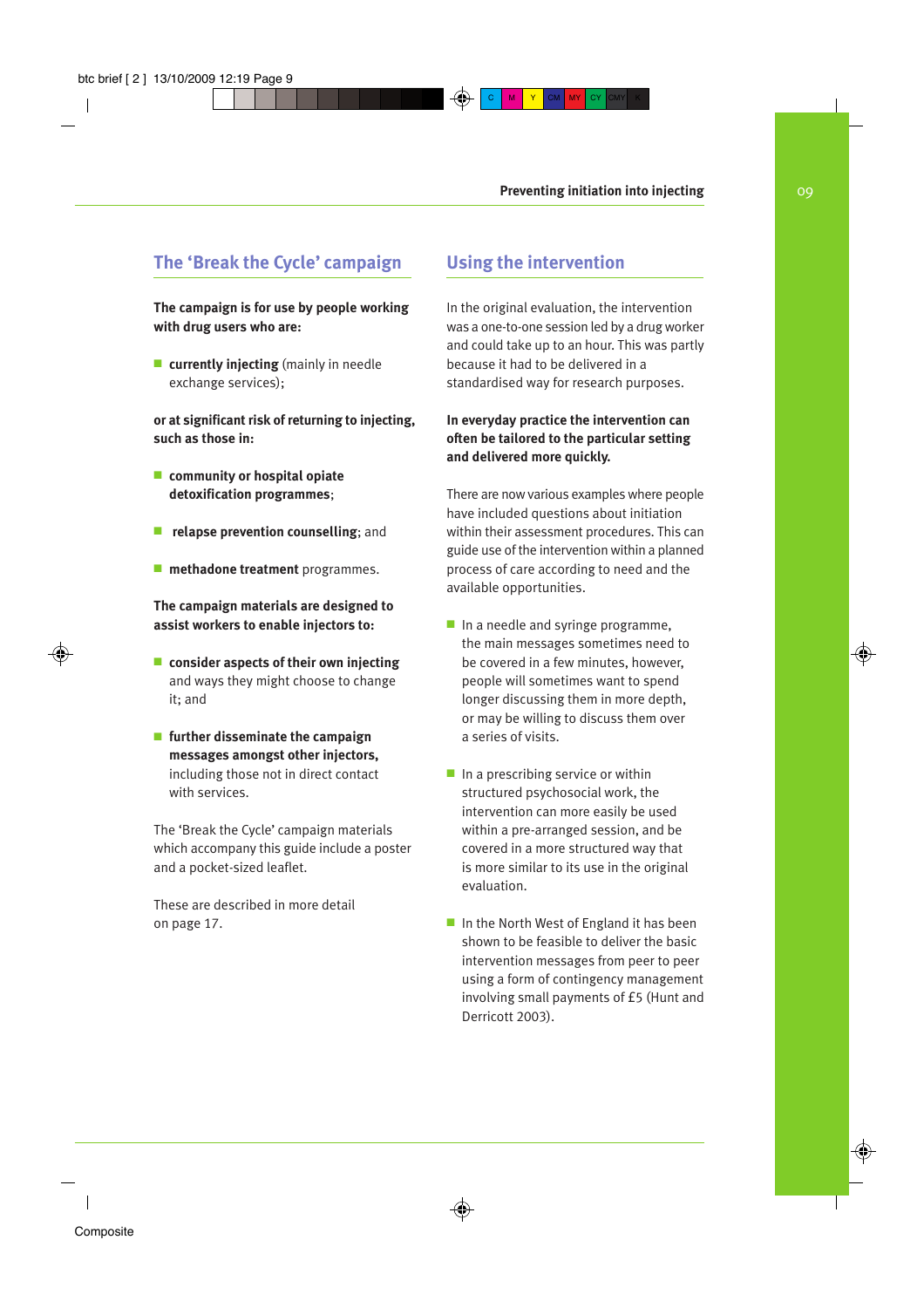**Using the intervention** (continued) **Introducing the intervention**

- Within prisons and day programmes, introducing the ideas underpinning the intervention has sometimes seemed effective within group work. For many people who inject there is an existing, informal 'code of conduct' which will mean that they do not approve of initiating people into injecting. Applying the principles of the intervention in ways that support these beliefs among a group may be even more effective than one-toone work.
- Where services have good systems to support and work closely with local drug user groups across a range of healthrelated issues, the opportunities to achieve wider changes to cultural norms surrounding initiation may be particularly good.

The main point is to adapt the intervention principles to the needs of the local drug using population in ways that reflect the opportunities that arise within the services that are being provided.

**The aim of the intervention is to allow the injector to consider their behaviour and their attitudes towards initiating others**, and to consider how they would want to act in various situations.

It should be explained that there is no intention to be judgmental or tell people what to do. The difficulty of always doing 'the right thing' when someone is asking to be injected should be acknowledged.

As a worker it can be useful to do this by making it clear that what you **don't want to pass judgement on their decision to start injecting, but you do want to:**

- *reduce the numbers of people starting* **to inject** because injecting increases risks of infection, overdose and other drug problems;
- **change the way injectors act around non-injectors**, to reduce the number of people who start to inject;
- **work out the best ways of dealing with people asking for their first hit**; and
- **talk about how they started injecting** to see if there are any lessons to be learnt so those circumstances are not repeated.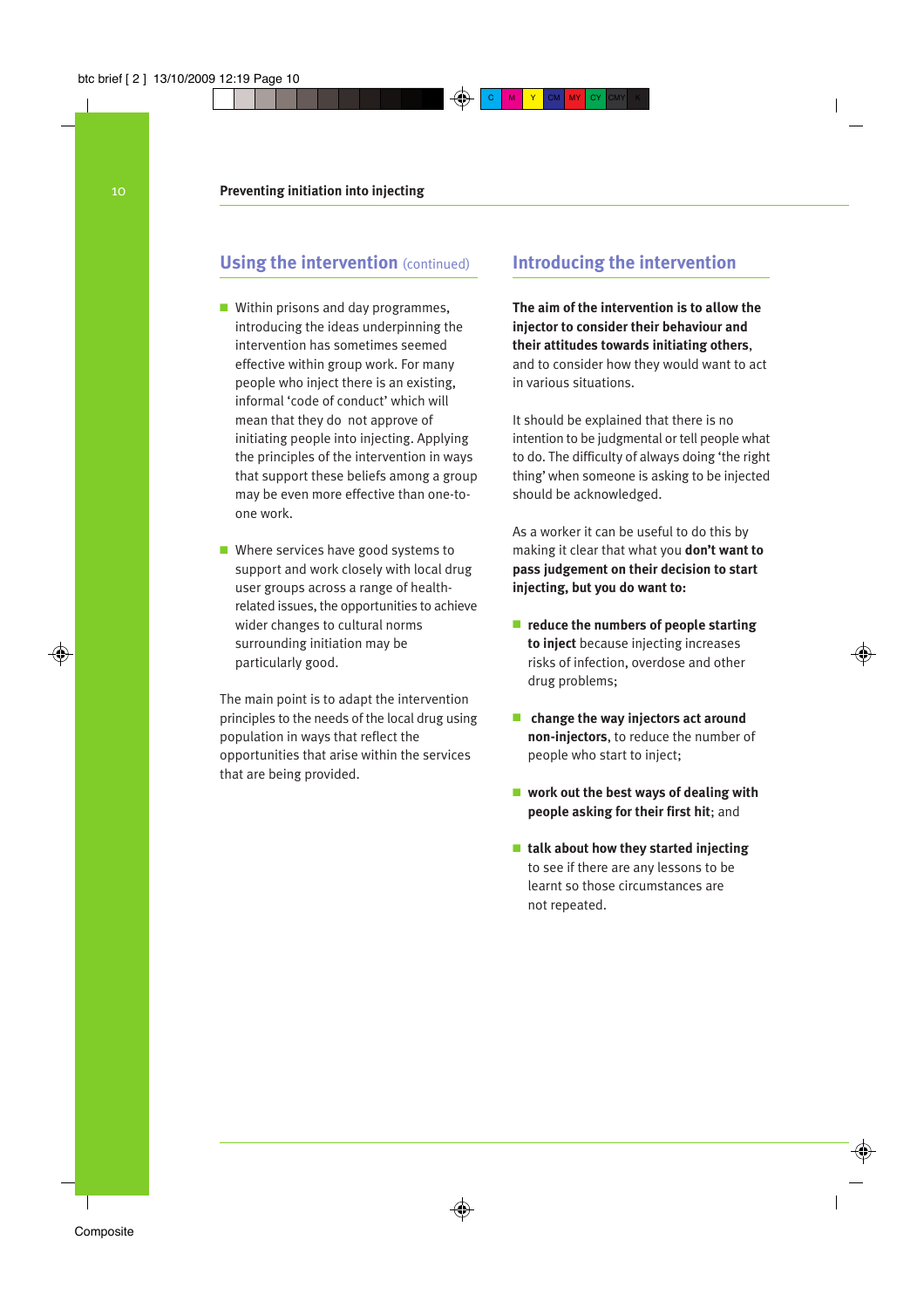# **Assessment**

#### **Not everyone will necessarily benefit from all parts of the intervention.** A careful

assessment will enable the worker to decide whether it should be used, and what should be given priority.

Some careful questioning may be necessary to make an accurate assessment.

#### **Two main areas to assess are:**

- **the person's current attitudes towards the initiation of others**; and
- **the ways in which they may be unintentionally 'modelling' injecting to drug users who do not inject.**

Some people will already have very strong views about initiating people into injecting, possibly as a result of experiences of being asked to give people their first hit.

**If they never inject in front of, or discuss injecting with, non-injectors** the focus of the intervention should be to **reinforce their existing beliefs, and encourage them to pass this view on to other injectors.**

When people have not thought the issues through, or sometimes inject in front of noninjectors it is important to focus on explaining the possible 'social learning' consequences of their behaviour.

# **Their own initiation**

Ask for an account of their own initiation. Focus on those things that made them decide to begin injecting – especially the 'social learning' processes.

#### **When talking about their first injection ask them:**

- to describe how the first injection came about;
- whether they got someone else to give it;
- who showed them how to do it for themselves;
- why they first became attracted to injecting;
- how seeing other people do it, or hearing them talk about it, affected them;
- if there has been anything about injecting that they didn't expect when they started, for example becoming 'more addicted', infection, sickness or difficulty in stopping injecting; and
- what they now think of their decision to start injecting.

Note any expectations that have proved false, for example, thinking they would be able to 'try it once' or beliefs that they would not have any injecting related problems.

Ask whether they would still choose to have their first injection.

Summarise what they have told you.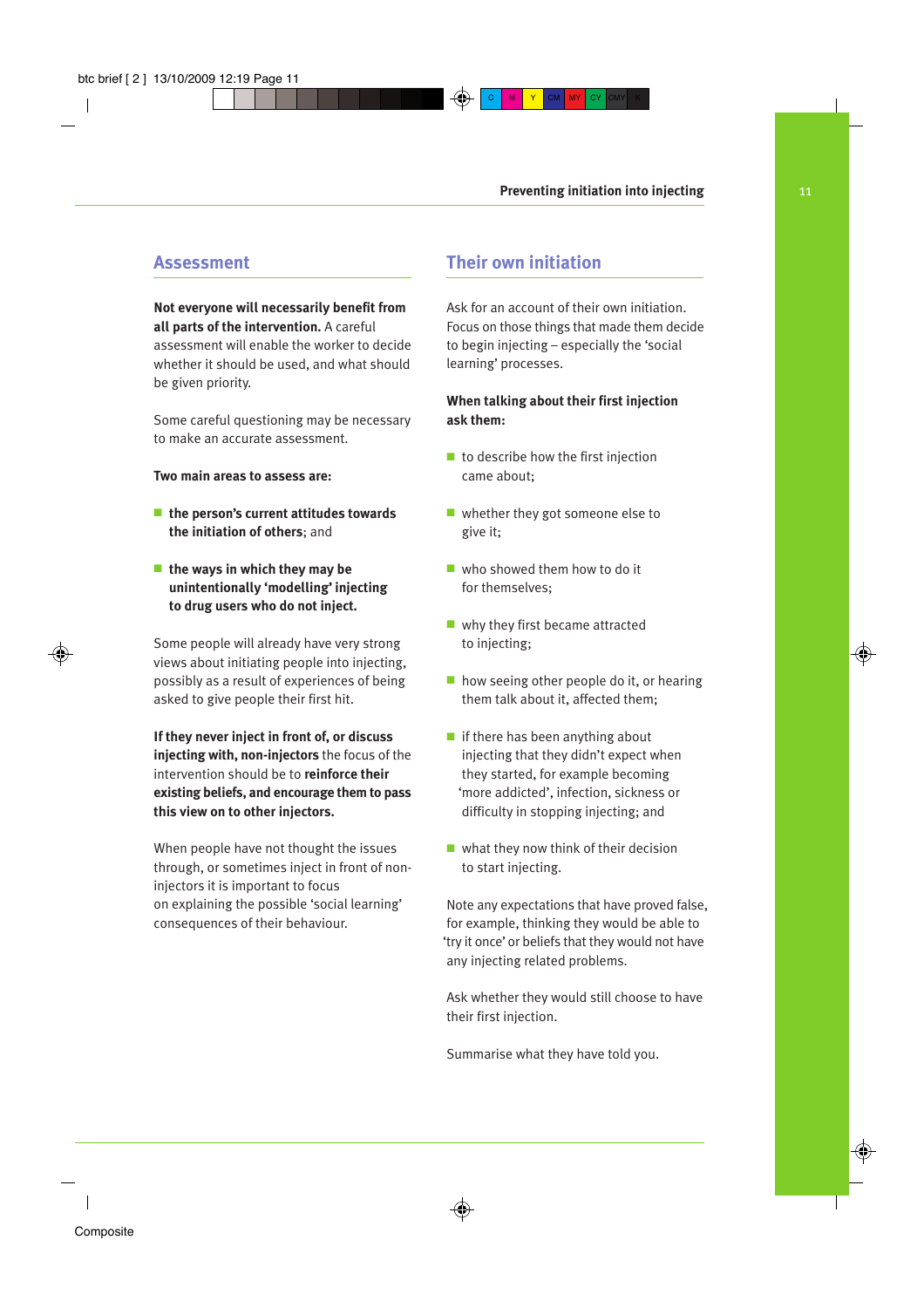# **The initiation of others**

Encourage injectors to **discuss actual or potential situations when they may be asked to give someone their first hit** and the difficulties of refusing these requests.

#### **If they have had personal experience of this then talk about:**

- if they have ever given someone their first hit; and
- if so, how that came about.

If they have not been asked to give someone their first hit, **ask them to imagine**:

- being asked to give someone their first injection;
- how they would reply to such a request; and
- the difficulties they might have doing what they think they should do.

# **Possible risk to the person being initiated**

Check their understanding of the risks that may arise for someone who begins injecting.

Any of the main possibilities – such as, overdose, infection and dependency, that are not mentioned, should be raised by you.

The risk of overdose probably increases more than tenfold when opiates are injected.

Even with our widespread needle exchange services, **new injectors have about a one in twenty chance of getting hepatitis C for every year they inject.**

Research shows that people who inject have a higher 'severity of dependence' than those who do not.

Draw attention to the risks of the first injection, and the possibility that someone they give a first injection to might have an undiagnosed medical condition such as asthma or problems with blood pressure, heart, thyroid, liver or kidneys. These health problems could make injecting more dangerous than using drugs in other ways.

If a woman is pregnant (and in the early stages it may not be possible to tell if she is), injecting drugs will increase the risks to the baby.

Ask them to think about the ability of the person they initiate to accurately predict how much they might enjoy injecting and whether they will be able to 'just try it' whatever they might say at the time.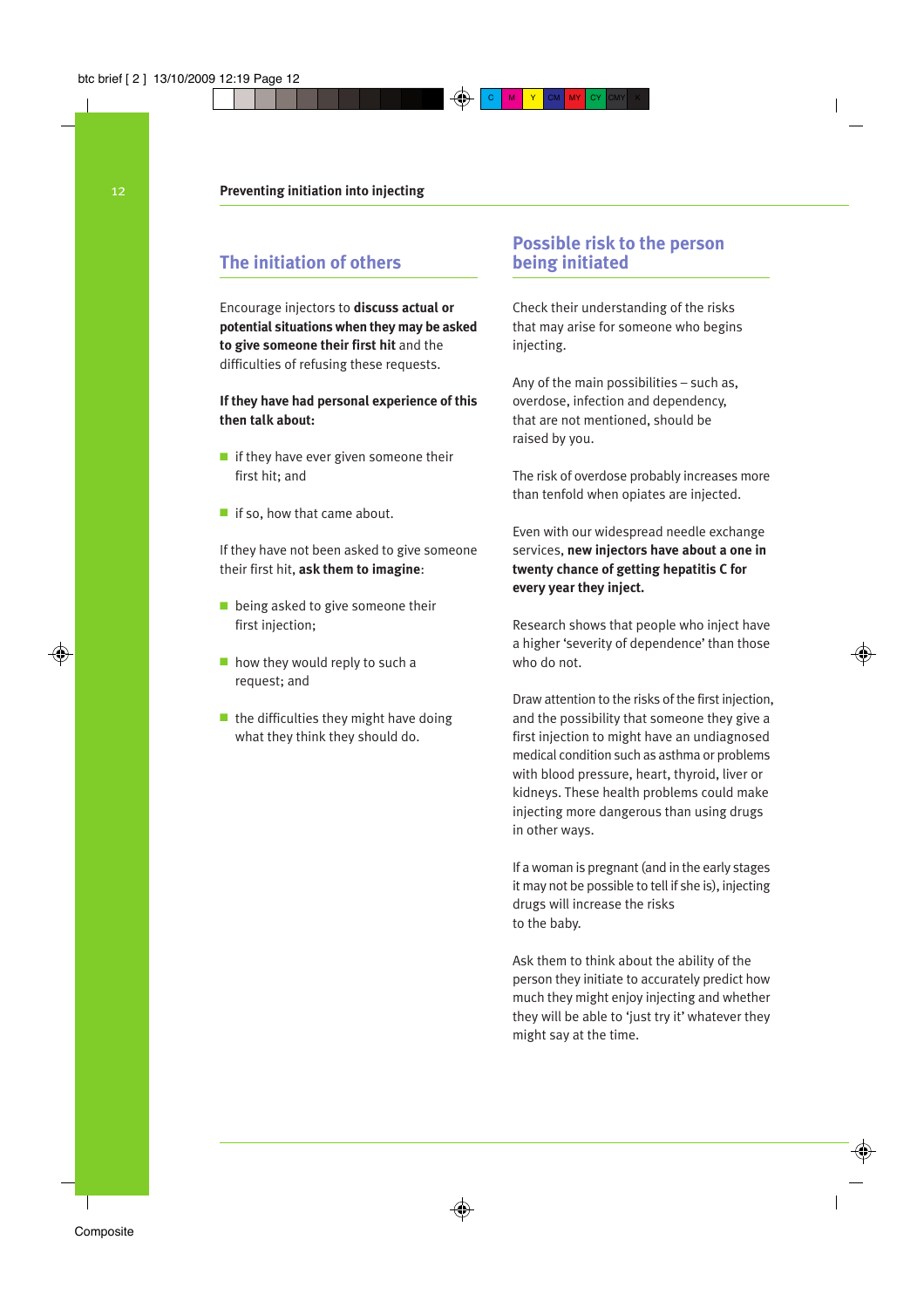# **Possible risks to the initiator**

**Check their understanding of the risks that may arise for the person initiating someone into injecting, including:**

- **criminal prosecution** especially if something goes wrong. In law injecting someone else is an assault and manslaughter charges have been brought against people in cases where the person they injected overdosed;
- **guilt** if the person they initiate goes on to have problems associated with injecting;
- **criticism** from injectors and other people you know for giving someone their first hit; and
- The risk of **verbal or physical assault** by a relative or friend of the person they initiated.

Raise any of these issues that are not mentioned.

# **Teaching social learning theory**

For non-injectors, seeing someone inject or hearing them talk about injecting can be powerful influences on if, when and how they decide to begin injecting.

These experiences can make them begin to see injecting as something they might do.

**Explaining how social learning happens (see page 8) is an important part of the intervention.**

#### **Use the participant's account of their own initiation to see where the theory fits with their own experience.**

You can then use these ideas as a basis for discussing their current behaviour around non-injectors, highlighting actions that may move people towards injecting.

If they have talked about not wanting to encourage others to inject, draw attention to any similarities between things that encouraged them to try injecting and aspects of their own behaviour around non-injectors.

In other words, **try to increase 'dissonance' – the feelings generated by differences between what people say and what they do.**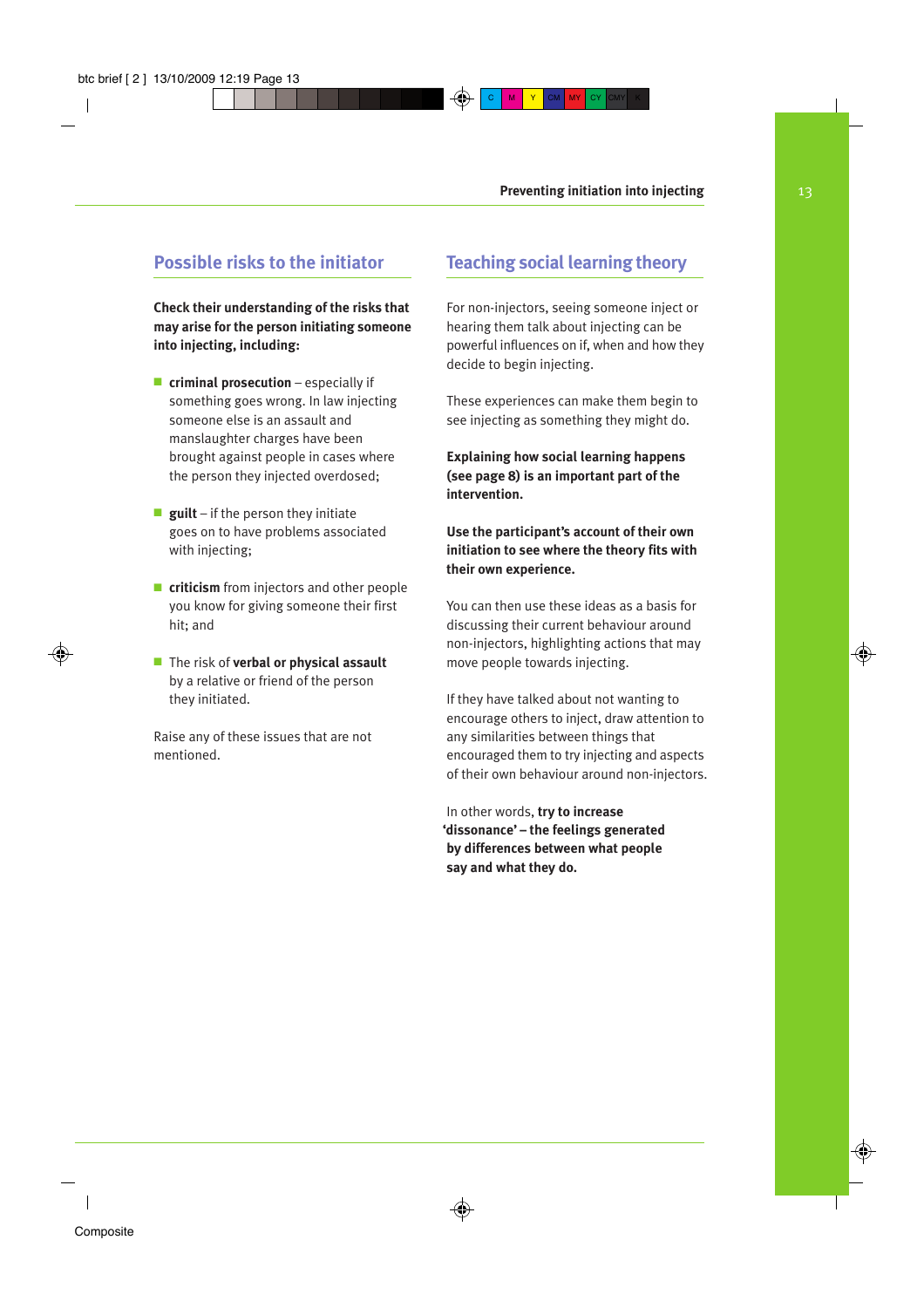# **Scenarios**

**It can be useful to discuss common difficult situations, and to get injectors to think about how they would react to and manage these situations.**

It is important to acknowledge that it is not always easy to deal with people asking for their first hit in a way that feels right. Explain that the aim of the discussion is to help injectors control the outcome of situations that may arise.

#### **Situations or dilemmas worth covering include:**

- a close friend who uses drugs but has never injected asking you to inject them when they see you are preparing to have a hit;
- the difference between a young person asking to be injected and someone older – it can be useful to get people to think about how old they think someone should be before they try injecting;
- people who use emotional blackmail when asking for their first hit saying things like 'if you don't do it I'll make a mess of it, so it's better that you do it' or 'if you don't do it I'll just get someone else to do it for me';
- people who keep on and on asking for their first injection, even though you keep saying no;
- people who ask for a hit saying 'its just this once, I only want to try it – I'm not going to keep doing it';
- someone who you have spent all evening with and who is drunk or stoned and says they want a hit when you cook up;
- having a partner who says they have decided to start injecting because they feel you are getting more out of the drugs, and they are feeling left out of that side of your life;
- having a friend who sometimes sells sex to get cash and asks you to inject them to help cope with the work; and
- being asked to inject someone who you've clubbed together to buy drugs with (ask if it makes any difference if you are making something out of the deal).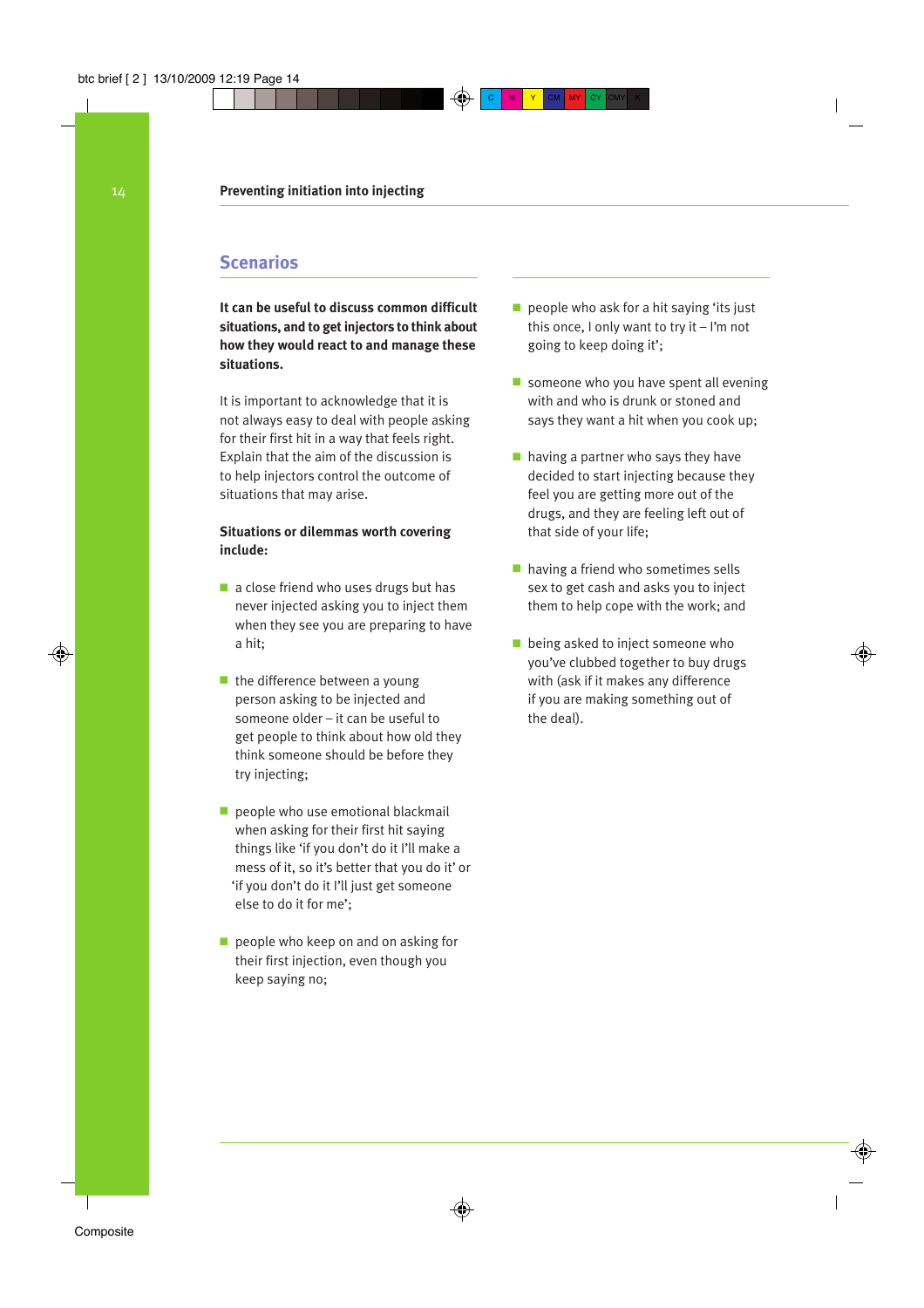# **International experiences**

As people have adapted the intervention in other countries, their work has suggested ways that the programme can be further developed and other lessons.

In Kyrgyzstan and Uzbekistan where harm reduction services are generally less developed than in the UK, Population Services International linked the Break the Cycle programme to an overdose prevention intervention in order to provide an element that was of added appeal to IDUs. A parallel programme targeting 'at risk youth' was included to complement and reinforce the work with IDUs. This was further reinforced with a social marketing TV commercial that urged people to reflect on the implications of starting to inject.

In Vietnam, the programme has been adapted by Population Services International to target commercial sex workers – a population identified as being an especially high risk group for initiation into injecting.

Within Australia, the Kirketon Road Centre has developed an eight minute DVD film as a training and intervention resource to illustrate some of the social processes and dilemmas that can arise around initiation. DVD resources can be a particularly useful tool with people whose literacy is poor. This may be a valuable approach to engaging people and working individually or in groups.

In several countries in South East Europe where the possibility of using the intervention was contemplated and behavioural surveys were undertaken, rapid transitions to injecting raised concerns about the applicability of the intervention.

More generally, in developing countries and transitional economies where basic harm reduction services are poorly resourced and still being scaled up, direct harm reduction with IDUs may be seen as a greater priority than work to prevent initiation.

Implementations in Colorado and Baltimore in the USA suggest that the intervention is also feasible to deliver in parts of North America where it had good acceptability among both IDUs and practitioners.

Work in development in several countries suggests that, where services are already engaging people at high risk of starting to inject e.g. non-injecting commercial sex workers with injecting partners/pimps, or heroin chasers or sniffers, there are opportunities to complement the programme with psycho-educational individual or group work to strengthen resistance to initiation and delay or prevent it.

An early implementation in Australia used the campaign more or less without adaptation. Its adoption was poor. The main learning from this were that the intervention needs to reflect differences in local injecting cultures and that without consultation and involvement of drug user activists it can be perceived it as stigmatising.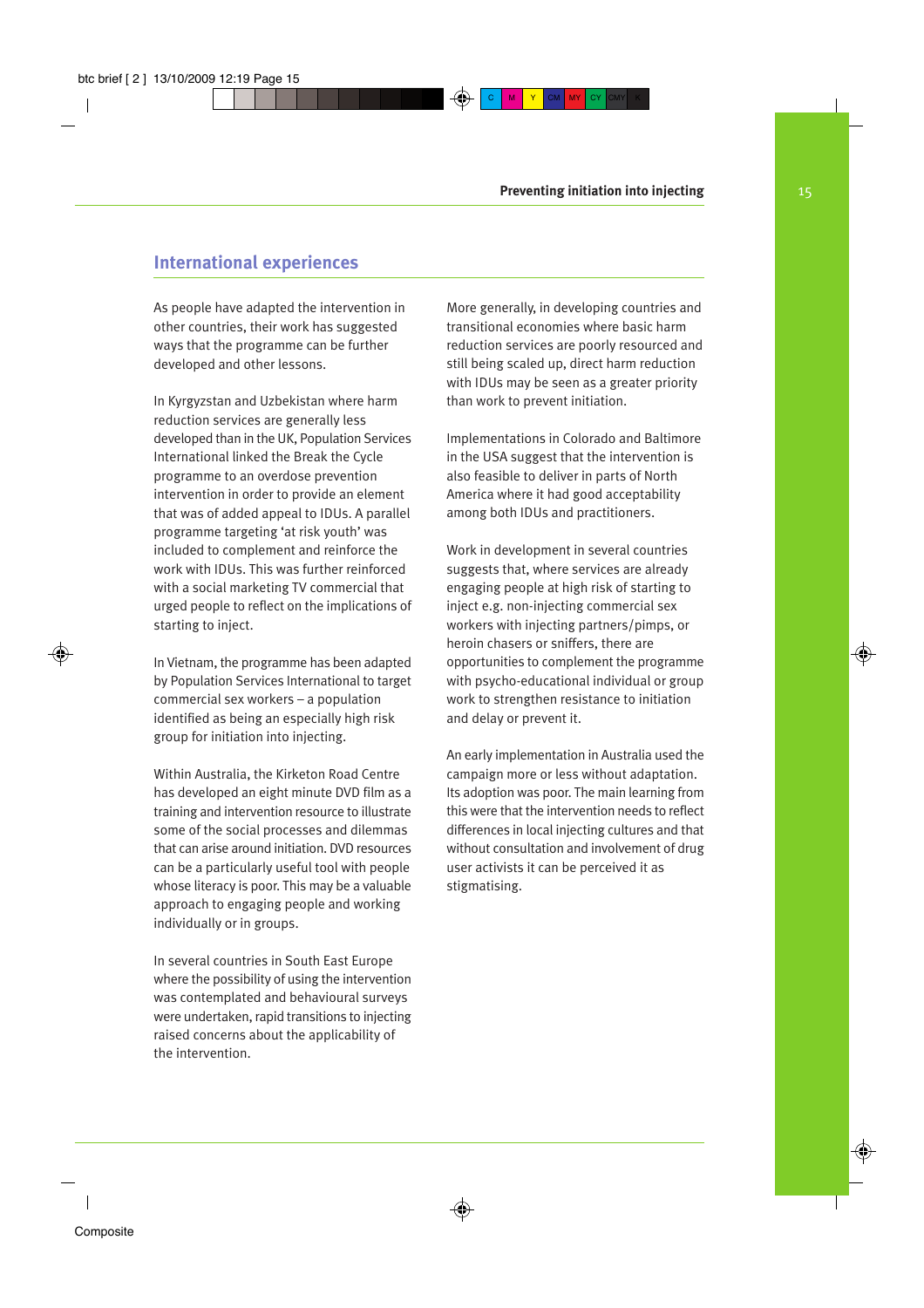# **Further reading**

#### **On Social learning theory and motivational interviewing**

Bandura A (1977) Social Learning Theory. New Jersey: Prentice Hall.

Bandura A (1986) Social Foundations of Thought and Action: A Social Cognitive Theory. New Jersey: Prentice Hall.

Miller W R and Rollnick S (Eds.) (1991) Motivational Interviewing; Preparing People to Change Addictive Behavior. New York: Guilford Press.

#### **On drug transitions and initiation into injecting**

Crofts N, Louie R, Rosenthal D, et al (1996) The first hit: circumstances surrounding initiation into injecting. Addiction, 91, 8: 1187-1196.

Dinwiddie S, Reich T, Cloninger C (1992) Prediction of intravenous drug use. Comprehensive Psychiatry, Vol.33, No.3 (May/June) pp. 173–179

Stenbacka M (1990) Initiation into intravenous drug abuse.

Acta Psychiatrica Scandinavia, 81: 459–462.

Stillwell G, Hunt N, Taylor C, et al (1999) The modelling of injecting behaviour and initiation into injecting. Addiction Research, Vol.7 No.5 pp.447–459

Strang J, Des-Jarlais DC, Griffiths P, Gossop M. The study of transitions in the route of drug use: the route from one route to another. British Journal of Addiction, 1992;87:473–83.

#### **On the intervention**

Hunt N, Griffiths P, Southwell M, Stillwell G and Strang J (1999) Preventing and curtailing injecting drug use: opportunities for developing and delivering 'route transition interventions'.

Drug and Alcohol Review, 18, 4: 441–451.

Hunt N, Stillwell G, Taylor C, et al (1998) Evaluation of a brief intervention to prevent initiation into injecting. Drugs: Education, Prevention and Policy, Vol.5 No.2 pp.185–194.

Hunt N and Derricott J (2003) Evaluation of a pilot peer delivered intervention to reduce initiation to injecting. National conference on Injecting Drug Use, London: Royal Institute of British Architects, 9th & 10th October. exchangesupplies.org/conferences/NCIDU/ 2003\_NCIDU/abstracts/Neil\_Hunt.html

Pringle S (2009) Break the cycle – evaluation of the effectiveness of the 'questionnaire tool' as a brief intervention designed to raise awareness of participants towards initiation into injecting. National Drug Treatment Conference, London: Novotel London West, 19th & 20th March.

exchangesupplies.org/conferences/NDTC/ 2009\_NDTC/speakers/simon\_pringle.html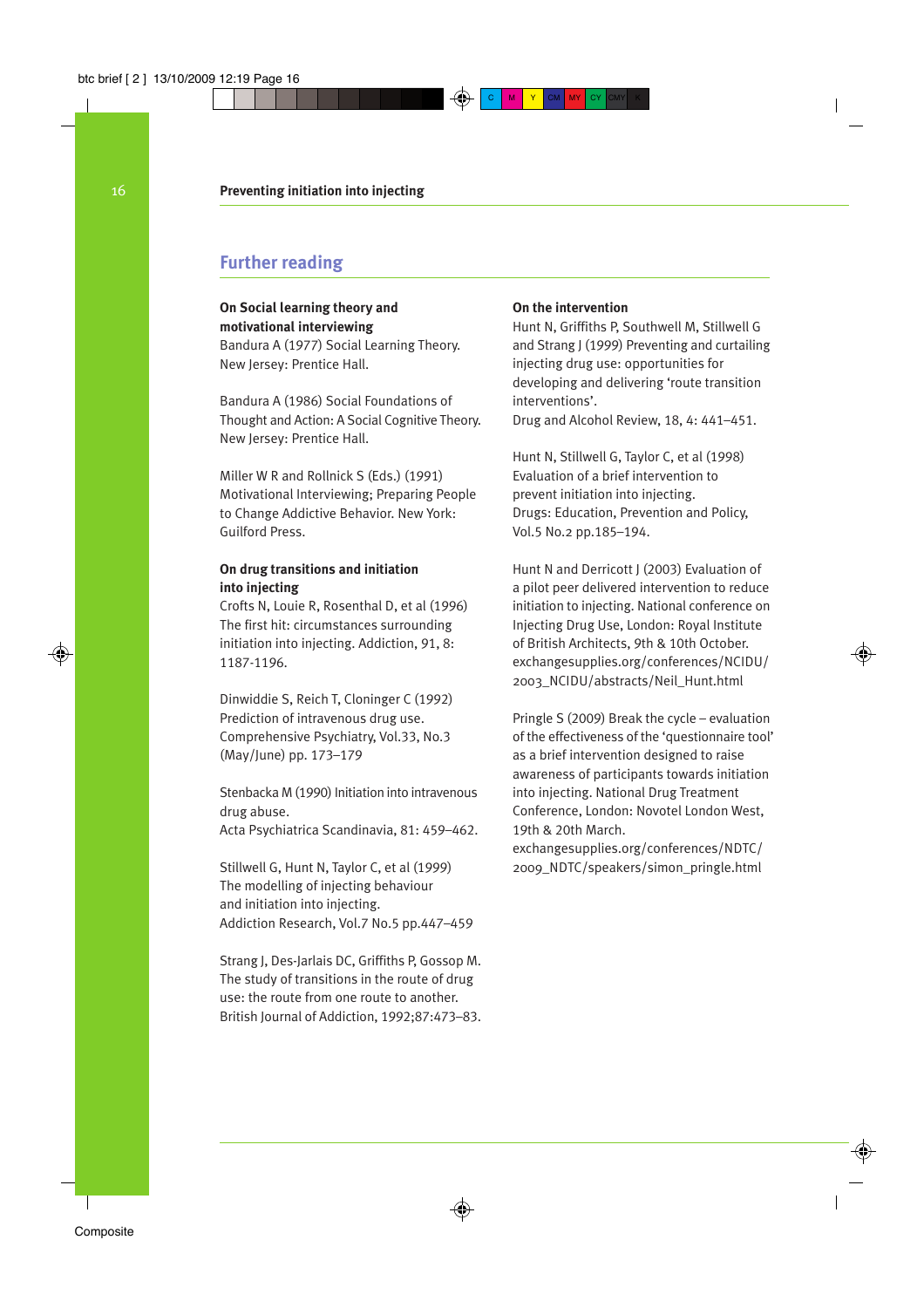# **Materials available to support the 'Break the Cycle' campaign**

**Although the principles of the intervention can be applied in one-to-one work at any time, the materials that this guide supports are designed for use together within a campaign that can be run over a fixed period, perhaps once a year.**





**Poster** (product code: P504)

A striking and colourful poster, using positive imagery and language, it prompts those people who inject drugs to think about the possible impact of their injecting on noninjectors.

The poster is suitable for use in needle exchanges and other areas primarily used by injectors.

**Campaign leaflet** (product code: 502) The campaign fits easily into most back pockets and is printed in attractive metallic inks on a durable card.

It gives information which encourages injectors to avoid injecting in front of non-injectors, talking about injecting to non-injectors and giving people their first hit.

**Available online from ExchangeSupplies.org or call us 01305 262244.**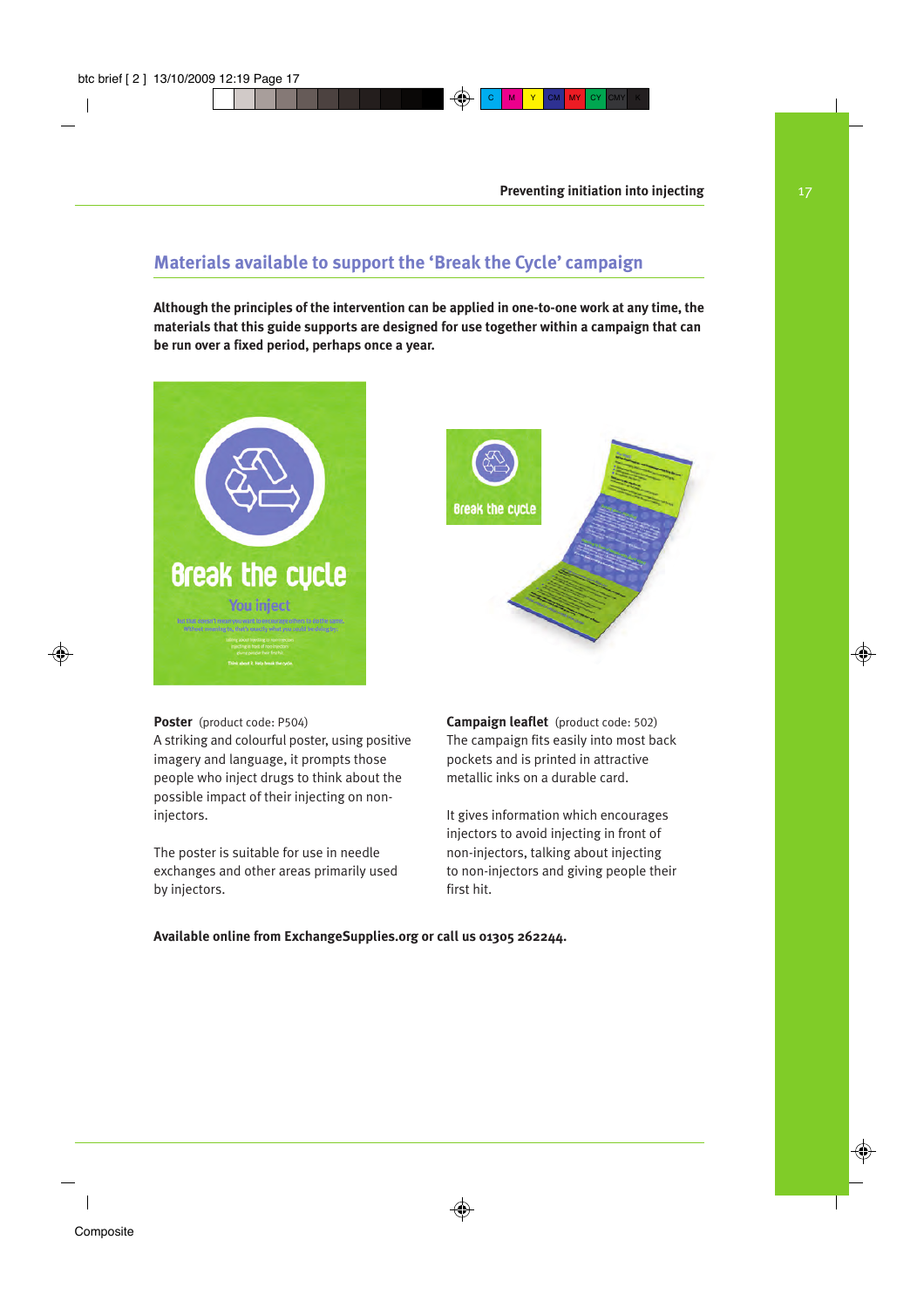# **Preventing initiation into injecting**

# **Notes**